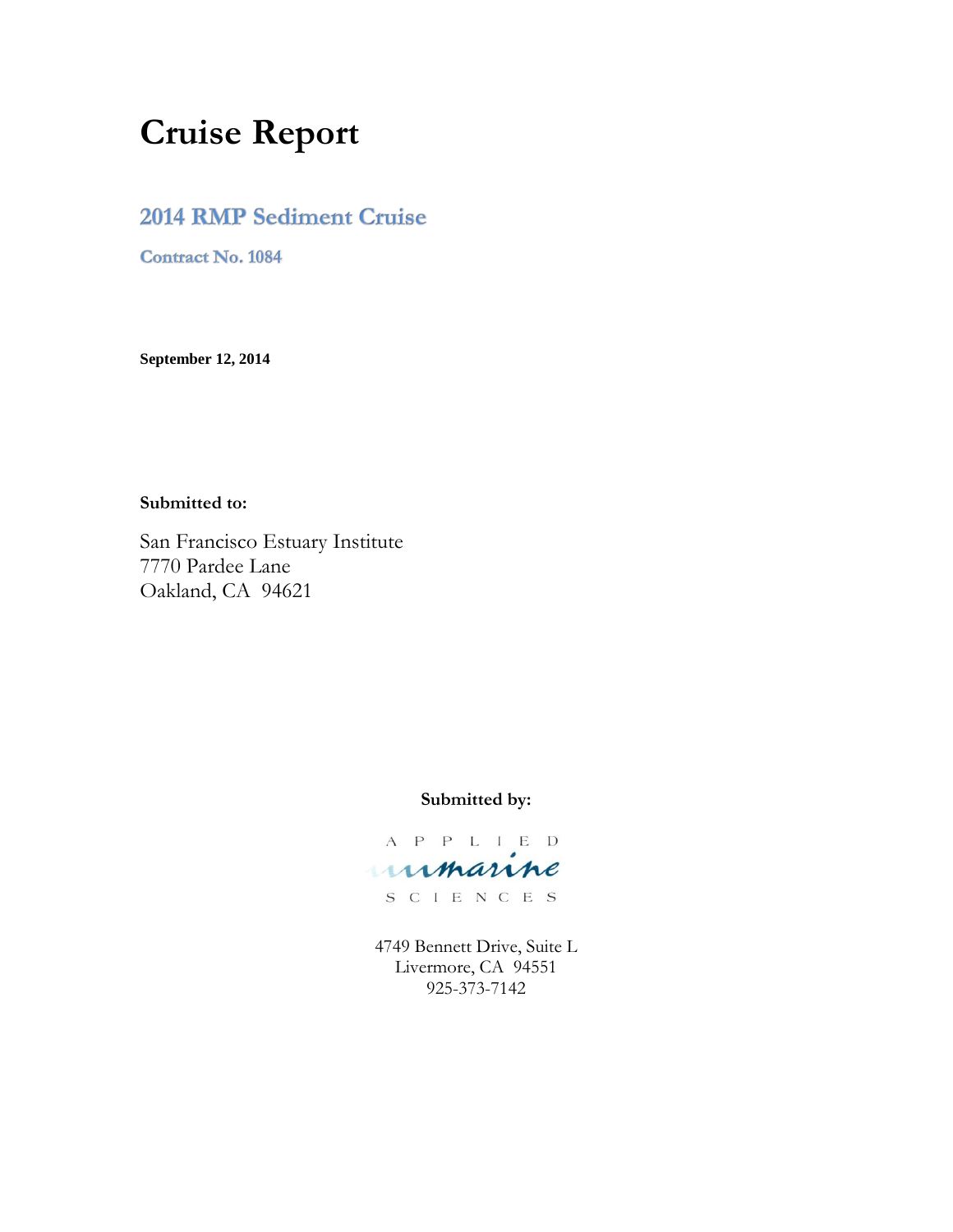This report details plans associated with the annual Regional Monitoring Program for Water Quality in the San Francisco Estuary (RMP) sediment cruise. The Regional Monitoring Program through the Status and Trends conducts routine monitoring of water, sediment and biological tissue. The current study design calls for monitoring of water and bivalves every two years and sediment every four years. Bird egg monitoring (cormorant and terns) is conducted triennially, while sport fish are monitored on a fiveyear rotation. For 2014, sampling operations entailed dry season collections at 27 RMP sediment sampling sites.

# **2. Cruise Report**

# **2.1.Objectives**

All sampling was conducted from the *RV Turning Tide.* The objectives of the sampling effort were to collect the following:

- 1. Measure field parameters at 27 sites.
- 2. Collect sediment samples from 27 sites for analysis of:
	- Sediment Quality Parameters (% solids, CHN, total organic carbon) by ALS Environmental (ALS)
	- Sediment Grain Size by ALS
	- Trace Elements (Al, Cd, Cu, Fe, Pb, Mn, Ni, Ag, and Zn) by the City and County of San Francisco (CCSF)
	- Trace Elements (As, Hg, MeHg, Se) and % solids by Brooks Rand Labs (BRL)
	- Trace Organics (Polycyclic Aromatic Hydrocarbons, Pesticides, Polychlorinated Biphenyls, and Polybrominated Diphenyl Ethers) and %solids by East Bay Municipal Utility District (EBMUD).
	- Perfluorinated compounds (at 27 sites) and precursors (at 10 sites) by AXYS Analytical Services (AXYS)
	- Total Organic Fluorine (at 10 sites) by the California Department of Toxic Substances Control (DTSC)
	- Hindered phenols (at 12 sites) by Environment Canada (Env. Canada)
	- Alternative flame retardants (at 10 sites) by Southern Illinois University (SIU)
	- Microplastics (at 10 sites) by SUNY Fredonia
	- Triclosan and hydroxylated polybrominated diphenyl ethers (at 24 sites) by the University of Minnesota (UMN)
	- Quaternary ammonium compounds (South and Lower South Bay, 10 sites) by Stony Brook University (SBU)
- 3. Collect sediment samples from 27 sites for trace metals archive.
- 4. Collect sediment samples from 27 sites for trace organics archive.
- 5. Collect sediment samples from 7 sites for PFC archive.
- 6. Collect sediment samples from 7 sites for NIST archive.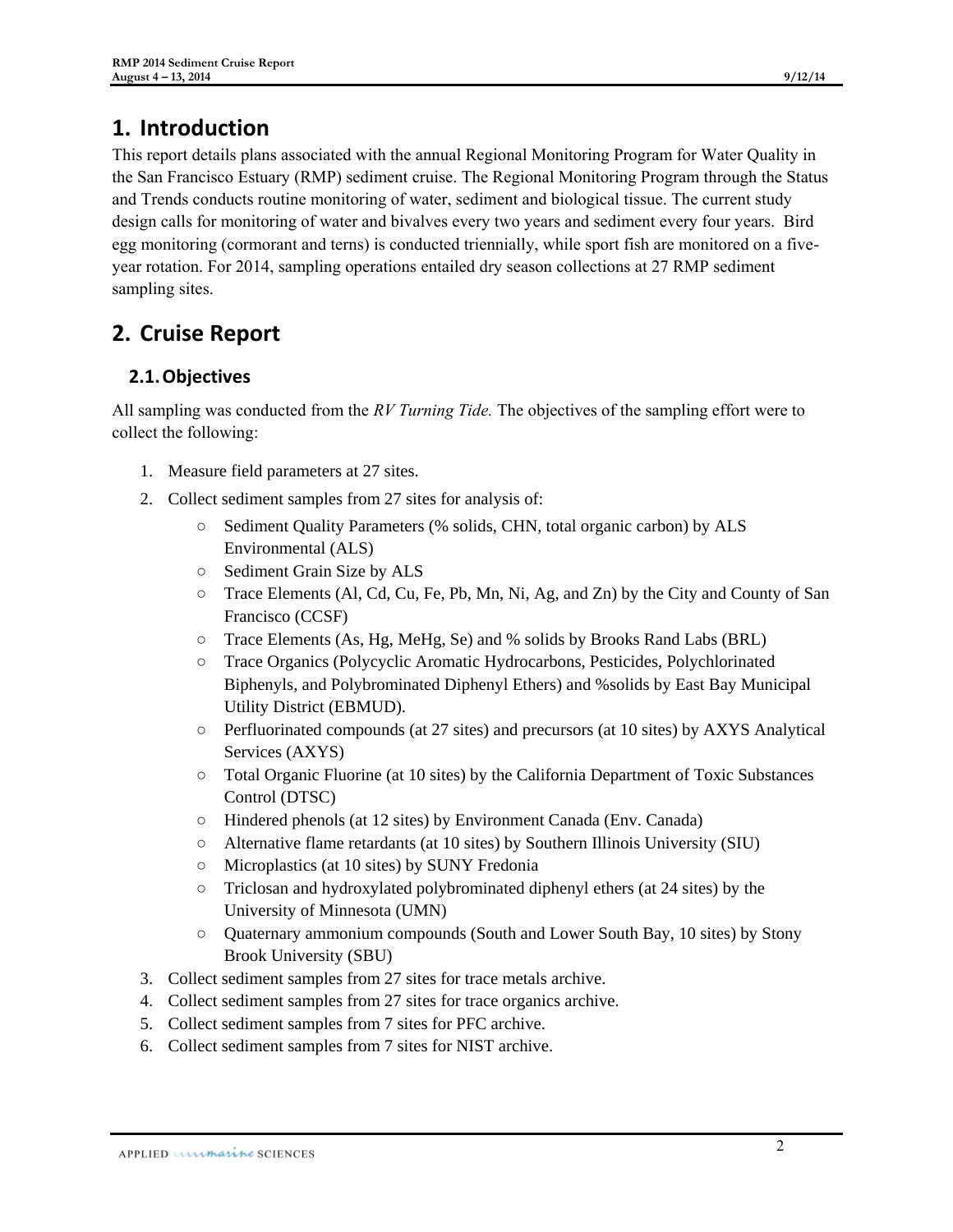- 7. Collect a water column profile at each of the 27 sediment sites for analysis of temperature, salinity, electrical conductivity, optical back scatter, dissolved oxygen, density, and pressure by Applied Marine Sciences (AMS).
- 8. Collect cores for on-board analysis of Eh at 27 sites by San Francisco Estuary Institute (SFEI).
- 9. Collect direct pH measurements from the interstitial water found in the undisturbed sediment in the grab at 27 sites by AMS.
- 10. Collect water samples from 12 sites for hindered phenols analysis by Environment Canada.

#### **2.2.Personnel**

The personnel and work assignments for this cruise are shown in [Table 1.](#page-2-0)

| <b>Name</b>            | <b>Affiliation</b> | <b>Duties</b>                       |
|------------------------|--------------------|-------------------------------------|
| Don Yee                | <b>SFEI</b>        | Field Sampling, 8/5-8/6             |
| <b>Becky Sutton</b>    | <b>SFEI</b>        | Field Sampling, 8/5                 |
| Ellen Willis-Norton    | <b>SFEI</b>        | Field Sampling, 8/4-8/5, 8/7        |
| Phil Trowbridge        | <b>SFEI</b>        | Field Sampling, 8/6-8/7, 8/11       |
| Thomas Jabusch         | <b>SFEI</b>        | Photodocumentation, 8/7             |
| <b>Emily Novick</b>    | <b>SFEI</b>        | Field Sampling, $8/11$ , $8/13$     |
| Amy Franz              | <b>SFEI</b>        | Field Sampling, 8/12-8/13           |
| Adam Wong              | <b>SFEI</b>        | Field Sampling, 8/12                |
| Paul Salop             | <b>AMS</b>         | Cruise Manager (8/4-8/7, 8/11-8/13) |
| Rebecca Isquith        | <b>AMS</b>         | Field Sampling, 8/4-8/7             |
| Doug George            | AMS                | Field Sampling, 8/11-8/12           |
| Traci Linder           | <b>AMS</b>         | Field Sampling, 8/13                |
| Jay Johnson            | AMS                | Logistics and Demob, 8/13           |
| Chris Vallee           | <b>USGS</b>        | Vessel Skipper                      |
| <b>Trevor Violette</b> | <b>USGS</b>        | <b>First Mate</b>                   |

<span id="page-2-0"></span>**Table 1. Personnel for 2014 RMP Sediment Cruise**

## **2.3.Sampling Activities**

Sampling activities for the 2014 RMP Water Cruise are shown in [Table 2.](#page-2-1)

#### <span id="page-2-1"></span>**Table 2. Sampling Activities for 2014 RMP Sediment Cruise**

| Date           | Time      | <b>Activity</b>                                                                                                                                           |
|----------------|-----------|-----------------------------------------------------------------------------------------------------------------------------------------------------------|
| August 4, 2014 | 1100-1600 | AMS and SFEI personnel mobilized all sampling gear aboard vessel $R/V$<br>Turning Tide at Redwood City Marina.                                            |
| August 5, 2014 | 0645-0715 | SFEI and AMS personnel mobilized all remaining sampling gear aboard vessel<br>at Redwood City Marina. Conducted safety briefing and departed for LSB058S. |
|                | 0815-0922 | Sampled LSB058S, departed for LSB046S.                                                                                                                    |
|                | 0938-1042 | Sampled LSB046S, departed for BA10.                                                                                                                       |
|                | 1052-1144 | Sampled BA10, departed for LSB002S.                                                                                                                       |
|                | 1209-1307 | Sampled LSB002S, departed for LSB004S.                                                                                                                    |
|                | 1323-1405 | Sampled LSB004S, departed for SB110S.                                                                                                                     |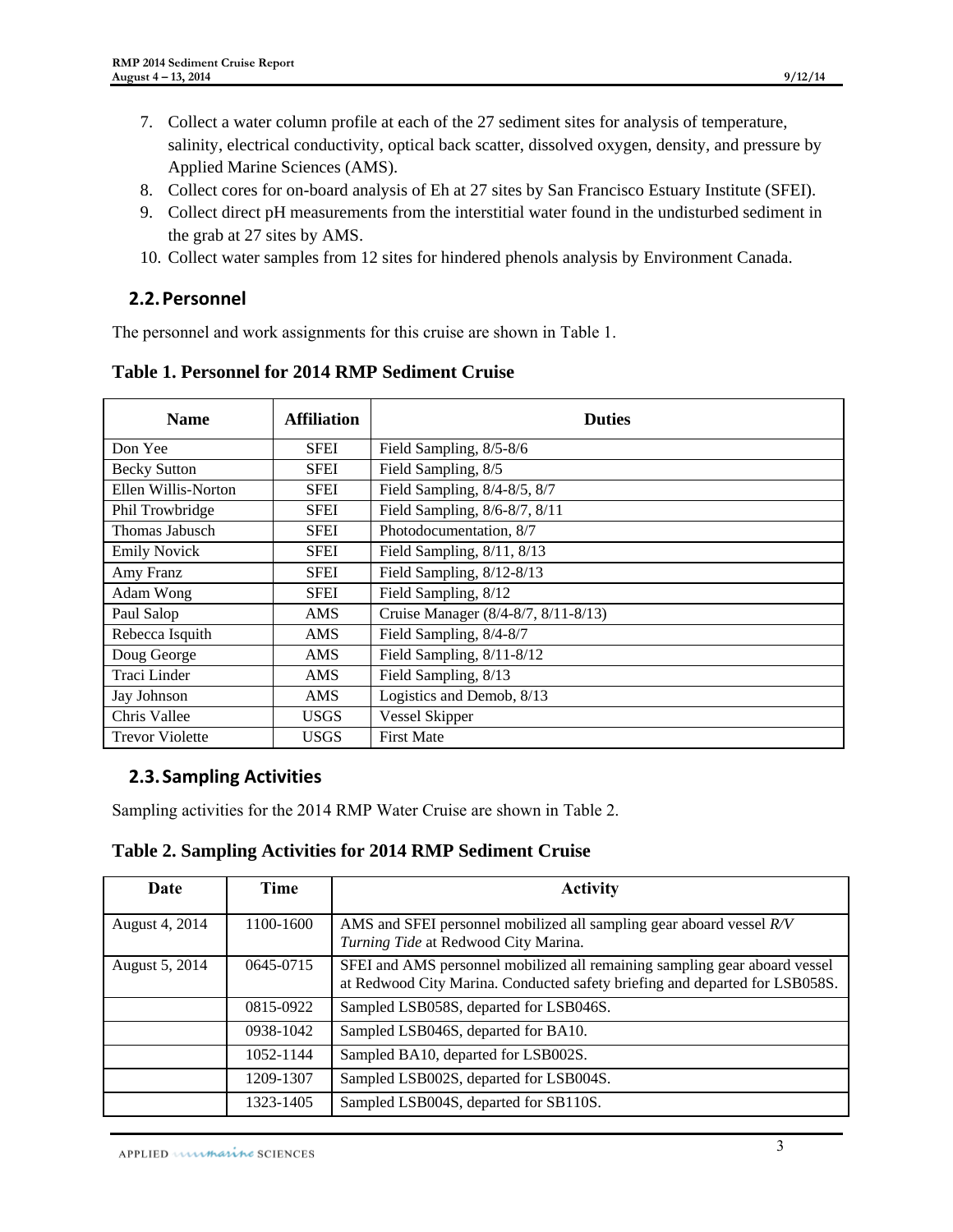| Date            | <b>Time</b> | <b>Activity</b>                                                                                                                                                                                  |
|-----------------|-------------|--------------------------------------------------------------------------------------------------------------------------------------------------------------------------------------------------|
|                 | 1511-1551   | Sampled SB110S, departed for Redwood City Marina.                                                                                                                                                |
|                 | 1632-1649   | Arrived Redwood City Marina and demobilized vessel. Aloha Transportation<br>retrieved all samples for transport to AMS.                                                                          |
| August 6, 2014  | 0700-0730   | SFEI and AMS personnel mobilized all sampling gear aboard vessel at<br>Redwood City Marina. Conducted safety briefing and departed for BA41.                                                     |
|                 | 0808-0847   | Sampled BA41, departed for SB002S.                                                                                                                                                               |
|                 | 0922-0957   | Sampled SB002S, departed for SB004S.                                                                                                                                                             |
|                 | 1044-1114   | Sampled SB004S, departed for SB111S.                                                                                                                                                             |
|                 | 1205-1240   | Sampled SB111S, departed for CB100S.                                                                                                                                                             |
|                 | 1330-1427   | Sampled CB100S, departed for Redwood City Marina.                                                                                                                                                |
|                 | 1520-1615   | Arrived Emeryville Marina and demobilized vessel. Aloha Transportation<br>retrieved all samples for transport to AMS and transferred sampling personnel<br>to personal vehicles in Redwood City. |
| August 7, 2014  | 0800-0846   | SFEI and AMS personnel mobilized all sampling gear aboard vessel at<br>Emeryville Marina. Conducted safety briefing and departed for CB133S.                                                     |
|                 | 0859-0924   | Sampled CB133S, departed for BC11.                                                                                                                                                               |
|                 | 0955-1030   | Sampled BC11, departed for CB073S.                                                                                                                                                               |
|                 | 1052-1138   | Sampled CB073S, departed for CB001S.                                                                                                                                                             |
|                 | 1204-1252   | Sampled CB001S, departed for Emeryville Marine                                                                                                                                                   |
|                 | 1330-1345   | Arrived Emeryville Marina and demobilized vessel. Aloha Transportation<br>retrieved all samples for delivery to AMS.                                                                             |
| August 8, 2014  |             | Non-scheduled vessel maintenance day                                                                                                                                                             |
| August 11, 2014 | 0715-0734   | SFEI and AMS personnel mobilized all sampling gear aboard vessel at<br>Emeryville Marina. Conducted safety briefing and departed for BD31.                                                       |
|                 | 0858-1000   | Sampled BD31, departed for SPB63S.                                                                                                                                                               |
|                 | 1017-1116   | Sampled SPB063S, departed for SPB002S.                                                                                                                                                           |
|                 | 1135-1215   | Sampled SPB002S, departed for SPB098S.                                                                                                                                                           |
|                 | 1251-1348   | Sampled SPB002S, departed for SPB110S.                                                                                                                                                           |
|                 | 1408-1508   | Sampled SPB098S, departed for SPB046S.                                                                                                                                                           |
|                 | 1408-1508   | Sampled SPB046S, departed for Benicia Marina.                                                                                                                                                    |
|                 | 1533-1548   | Arrived Benicia Marina and demobilized vessel. Aloha Transportation retrieved<br>all samples for delivery to AMS, and transported sampling personnel to<br>personal vehicles in Emeryville.      |
| August 12, 2014 | 0830-0845   | Mobilized sampling gear aboard vessel at Benicia Marina. Conducted safety<br>briefing and departed for SU003S.                                                                                   |
|                 | 0912-0958   | Sampled SU003S, departed for SU095S.                                                                                                                                                             |
|                 | 1010-1052   | Sampled SU095S, departed for SU071S.                                                                                                                                                             |
|                 | 1102-1150   | Sampled SU071S, departed for SU073S.                                                                                                                                                             |
|                 | 1207-1300   | Sampled SU073S, departed for BF21.                                                                                                                                                               |
|                 | 1305-1355   | Sampled BF21, departed for Driftwood Marina, Oakley.                                                                                                                                             |
|                 | 1510-1520   | Arrived Driftwood Marina, and demobilized vessel. Aloha Transportation<br>retrieved all samples for delivery to AMS and transported sampling personnel<br>to personal vehicles in Benicia.       |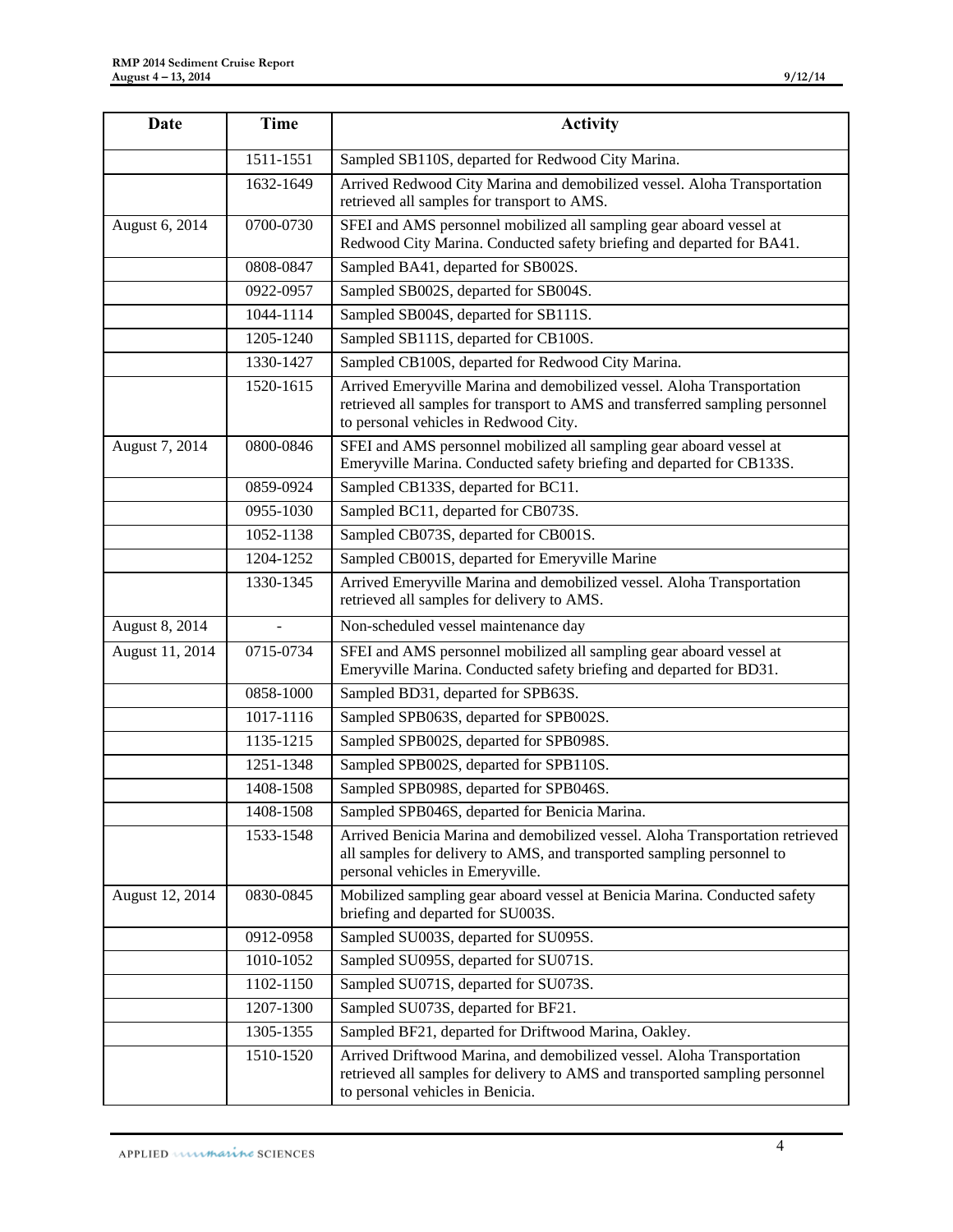| Date            | Time      | <b>Activity</b>                                                                                                                                                               |  |  |  |  |  |  |
|-----------------|-----------|-------------------------------------------------------------------------------------------------------------------------------------------------------------------------------|--|--|--|--|--|--|
| August 13, 2014 | 0800-0831 | Mobilized sampling gear aboard vessel at Driftwood Marina. Conducted safety<br>briefing and departed for BG20.                                                                |  |  |  |  |  |  |
|                 | 0907-0955 | Sampled BG20, departed for BG30.                                                                                                                                              |  |  |  |  |  |  |
|                 | 1019-1119 | Sampled BG30, departed for Driftwood Marina.                                                                                                                                  |  |  |  |  |  |  |
|                 | 1140-1202 | Arrived Driftwood Marina and demobilized vessel of all samples and sampling<br>equipment. AMS personnel retrieved all samples and sampling equipment for<br>transport to AMS. |  |  |  |  |  |  |

#### **2.4.Discussion**

All cruise objectives were met. There was a one-day deviation from planned cruise schedule due to vessel maintenance issues.

No sites were abandoned during the cruise itself. Several sites, however, were pre-abandoned during the cruise planning stage:

- Site SU002S, a site sampled on an annual basis prior to 2008, was permanently replaced in 2008 with site SU073S, which is now an annual site for the Suisun Bay region. SU002S was traditionally sandy in nature, and has recently been experiencing active dredging that changed the bottom profile significantly.
- LSB059S is located in the shipping channel between the Dumbarton Bridge and an adjacent railroad bridge, a location that that is constrained by the exclusion zones around the bridges and no anchoring areas around submerged pipelines. It was replaced with oversample site LSB046S.
- SPB003S is located on a wide shoal in an area north of China Camp that has multiple hazards identified on nautical charts (e.g., duck blinds, ruins, submerged stakes). It was replaced with oversample site SPB046S.

At one location, SB111S, the actual sampling location was located outside of the 100m radius around the target coordinates due to presence of a pipeline area that prevented anchoring at the target location. At this site, the determination was made to anchor outside of the 100m radius and conduct sampling in lieu of dropping the site entirely. While measurements made on-board the vessel put the actual location approximately 120m away from target, a post-hoc comparison of target and final recorded coordinates suggests that the final vessel anchoring location was approximately 150m north of target coordinates.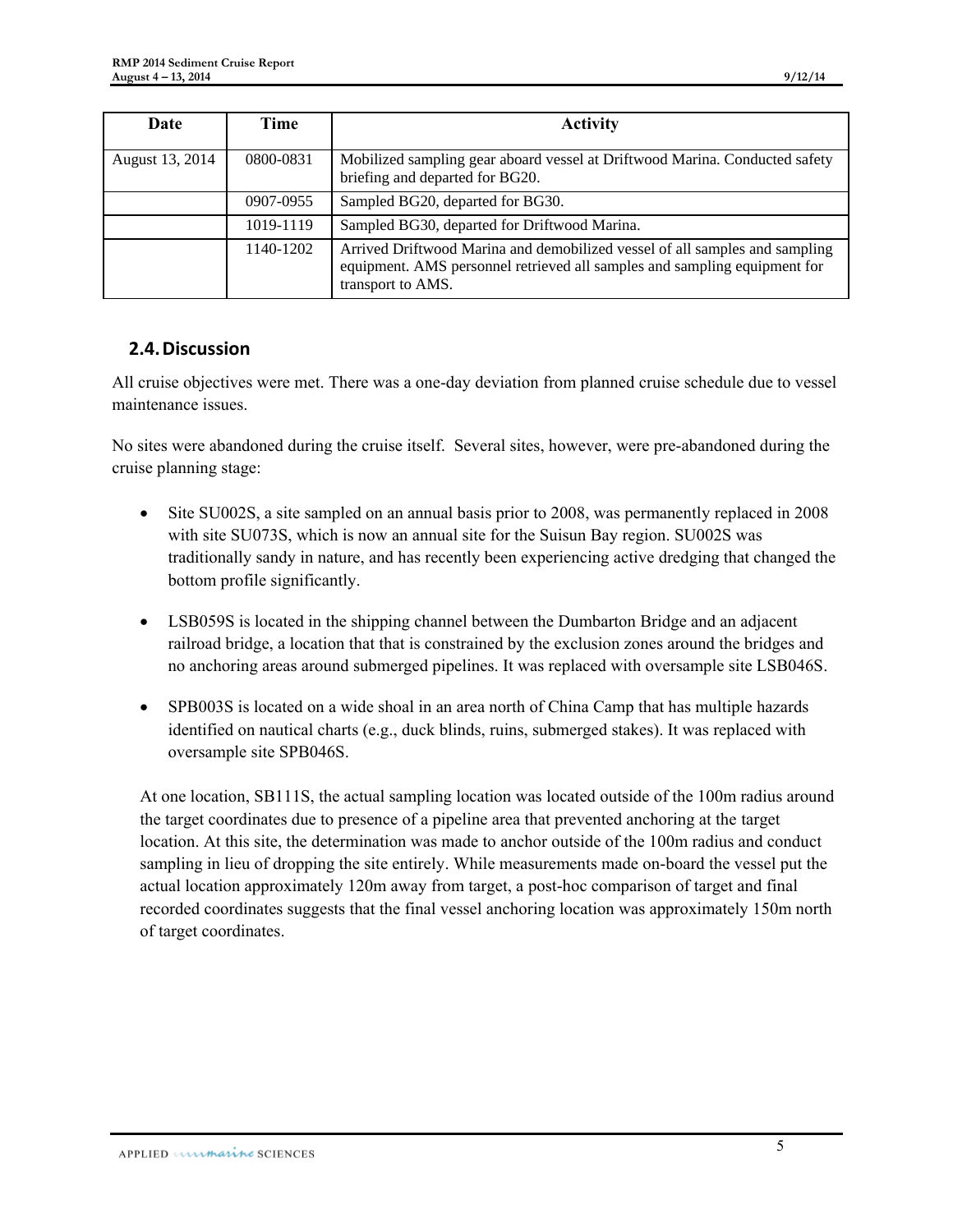Several samples were compromised to some extent during the collection or shipping and handling phase of the project. Actions taken to address specific issues are listed below:

- Collection of the BRL trace metals sample at station SB111S was inadvertently not collected while on station. This omission was noted shortly after leaving the site, and the corrective action taken was to allocate one of the two trace metals archive samples for this analysis. Therefore, only a single trace metals archive container remains for the site.
- Water and sediment samples shipped to Environment Canada (EC) were held up in customs for approximately one week due to inability of the broker to obtain release of the shipment in a timely fashion. As the broker is contracted to Environment Canada, the RMP or AMS have no ability to affect a more timely release of materials. Follow-up discussions with the Environment Canada representative, Xiowa Wang, suggested that samples arrived in acceptable condition to support analyses.

#### **2.5.Sample Labeling**

The sample ID labeling system used for the 2014 cruise is as follows:

RMP-14SC-XXXX

Where:

| <b>RMP</b>  | $=$ | Project                  |
|-------------|-----|--------------------------|
| 14          | $=$ | Cruise Year              |
| SC.         | $=$ | Matrix (Sediment Cruise) |
| <b>XXXX</b> | $=$ | Unique ID number         |

## **2.6.Sampling Sites**

2014 RMP Sediment Cruise sampling sites are listed in [Table 3.](#page-6-0) All samples collected are listed in [Table](#page-7-0)  [4.](#page-7-0) Sample containers and sample handling procedures are summarized in [Table 5.](#page-8-0) Weather conditions encountered at time of sampling are shown in [Table 6.](#page-9-0)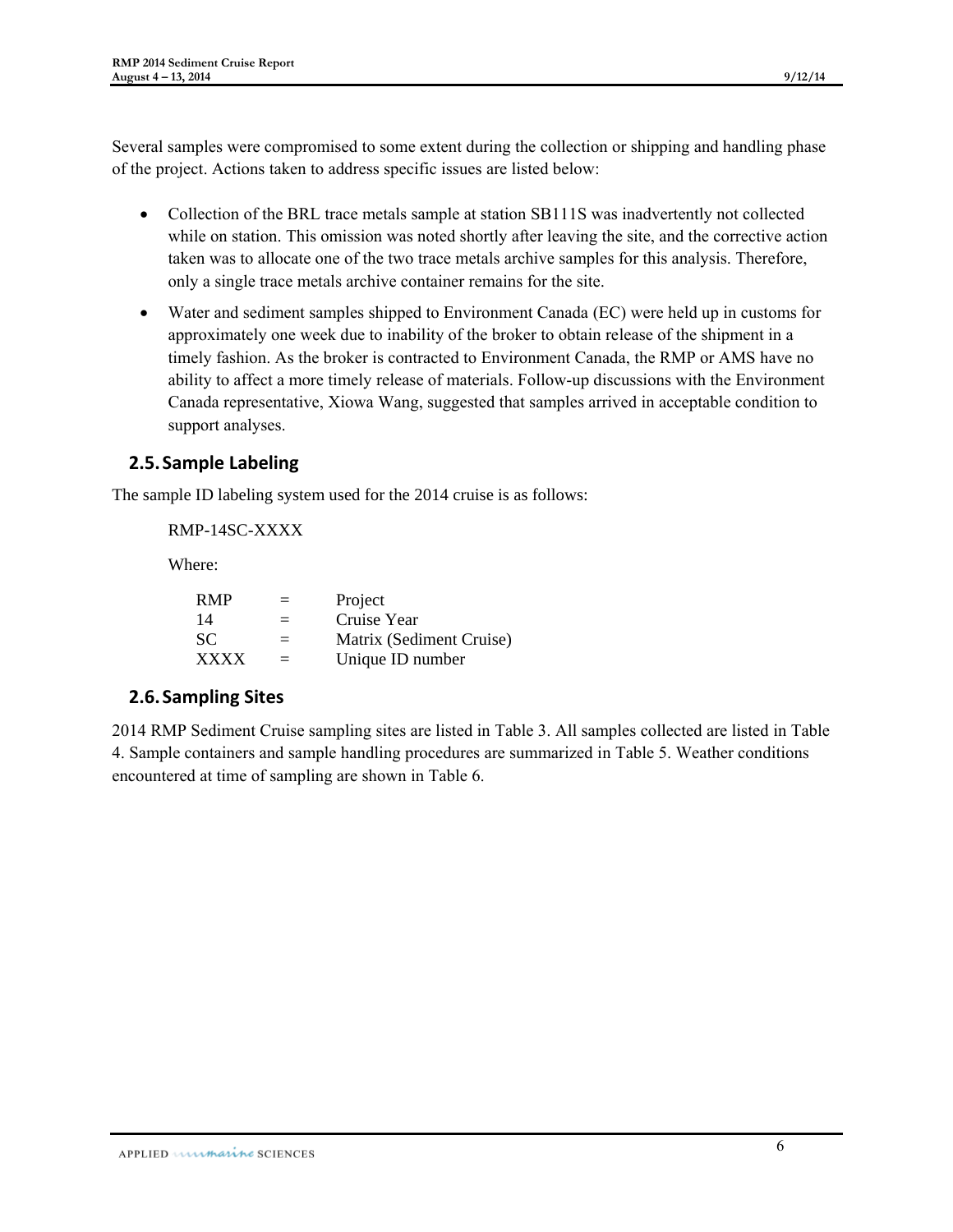<span id="page-6-0"></span>

|                  | Latitude      |          | Longitude     |              | Depth |                                                                            |  |  |  |  |  |
|------------------|---------------|----------|---------------|--------------|-------|----------------------------------------------------------------------------|--|--|--|--|--|
| <b>Site Code</b> | <b>Target</b> | Actual   | <b>Target</b> | Actual       | (m)   | <b>Sediment Character and Comments</b>                                     |  |  |  |  |  |
| <b>BA10</b>      | 37.46824      | 37.46818 | $-122.06397$  | $-122.06444$ | 2.3   | Moderately consolidated fines; meHg not collected within 20 min.           |  |  |  |  |  |
| <b>BA41</b>      | 37.55904      | 37.55905 | $-122.21058$  | $-122.21070$ | 3     | Shells, fines, sand                                                        |  |  |  |  |  |
| BC11             | 37.82233      | 37.82219 | $-122.34928$  | $-122.34961$ | 7.4   | Moderately consolidated fines with abundant macroalgae at surface          |  |  |  |  |  |
| <b>BD31</b>      | 38.02412      | 38.02415 | $-122.36368$  | $-122.36372$ | 6.2   | Consolidated fines, shell, some anoxia                                     |  |  |  |  |  |
| <b>BF21</b>      | 38.11552      | 38.11533 | $-122.04048$  | $-122.04073$ | 2.3   | Lightly consolidated fines                                                 |  |  |  |  |  |
| <b>BG20</b>      | 38.05895      | 38.05907 | $-121.81437$  | $-121.81435$ | 9.4   | Sand, fines, clay at depth (4-5cm); meHg not collected within 20 min       |  |  |  |  |  |
| <b>BG30</b>      | 38.02282      | 38.02288 | $-121.80837$  | $-121.80834$ | 6.4   | Clay                                                                       |  |  |  |  |  |
| <b>CB001S</b>    | 37.87631      | 37.87655 | $-122.36150$  | $-122.36150$ | 3.8   | Consolidated fines                                                         |  |  |  |  |  |
| <b>CB073S</b>    | 37.84293      | 37.84318 | $-122.39761$  | $-122.39795$ | 13.1  | Moderately consolidated fines, fine sand                                   |  |  |  |  |  |
| <b>CB100S</b>    | 37.77595      | 37.77725 | $-122.32960$  | $-122.32939$ | 7.9   | Sand over consolidated fines                                               |  |  |  |  |  |
| <b>CB133S</b>    | 37.83939      | 37.83953 | $-122.31587$  | $-122.31670$ |       | Unconsolidated fines, Ampelisca, anoxic layer reached at approx 4cm        |  |  |  |  |  |
| LSB002S          | 37.47913      | 37.47918 | $-122.07798$  | $-122.07781$ | 8.7   | Consolidated fines, shell hash; anoxic layer close to surface              |  |  |  |  |  |
| LSB004S          | 37.49443      | 37.49313 | $-122.08520$  | $-122.08549$ | 2.4   | Unconsolidated fines, Ampelisca                                            |  |  |  |  |  |
| <b>LSB046S</b>   | 37.47332      | 37.47322 | $-122.07771$  | $-122.07744$ |       | Unconsolidated over consolidated fines, Ampelisca                          |  |  |  |  |  |
| <b>LSB058S</b>   | 37.48138      | 37.48130 | $-122.08476$  | $-122.08480$ | 2.3   | Consolidated fines with light shell                                        |  |  |  |  |  |
| <b>SB002S</b>    | 37.61019      | 37.61039 | $-122.16738$  | $-122.16700$ | 2.2   | Consolidated fines, Ampelisca                                              |  |  |  |  |  |
| <b>SB004S</b>    | 37.60066      | 37.60085 | $-122.21851$  | $-122.21859$ | 3.5   | Shell, fines, sand                                                         |  |  |  |  |  |
| <b>SB110S</b>    | 37.54745      | 37.54753 | $-122.17317$  | $-122.17277$ | 3.7   | Unconsolidated fines, Ampelisca                                            |  |  |  |  |  |
| <b>SB111S</b>    | 37.69478      | 37.69587 | $-122.22802$  | $-122.22957$ | 2.7   | Shell hash over fines; moved outside of 100m radius to avoid pipeline area |  |  |  |  |  |
| <b>SPB002S</b>   | 38.01641      | 38.01672 | $-122.34128$  | $-122.34073$ | 2.9   | Unconsolidated fines                                                       |  |  |  |  |  |
| <b>SPB046S</b>   | 38.06121      | 38.06184 | $-122.29736$  | $-122.29739$ | 9     | Fine sand over clay                                                        |  |  |  |  |  |
| <b>SPB063S</b>   | 38.08527      | 38.08596 | $-122.44020$  | $-122.44070$ | 2.1   | Consolidated fines, light shell                                            |  |  |  |  |  |
| <b>SPB098S</b>   | 38.03669      | 38.03675 | $-122.32638$  | $-122.32614$ | 6.6   | Consolidated fines, shell, fine sand                                       |  |  |  |  |  |
| <b>SU003S</b>    | 38.06552      | 38.06542 | $-122.09704$  | $-122.09664$ | 8.7   | Consolidated fines, fine sand                                              |  |  |  |  |  |
| <b>SU071S</b>    | 38.09317      | 38.09327 | $-122.06359$  | $-122.06348$ | 6.7   | Thin sandy layer over clay and peat                                        |  |  |  |  |  |
| <b>SU073S</b>    | 38.11075      | 38.11052 | $-122.04873$  | $-122.04891$ | 2.2   | Lightly consolidated fines                                                 |  |  |  |  |  |
| <b>SU095S</b>    | 38.07339      | 38.07392 | $-122.08813$  | $-122.08728$ | 5.5   | Consolidated fines, fine sand                                              |  |  |  |  |  |

#### **Table 3. 2014 RMP Water Cruise Site Coordinates and Water Depth.** Sample depths are not corrected for tidal action.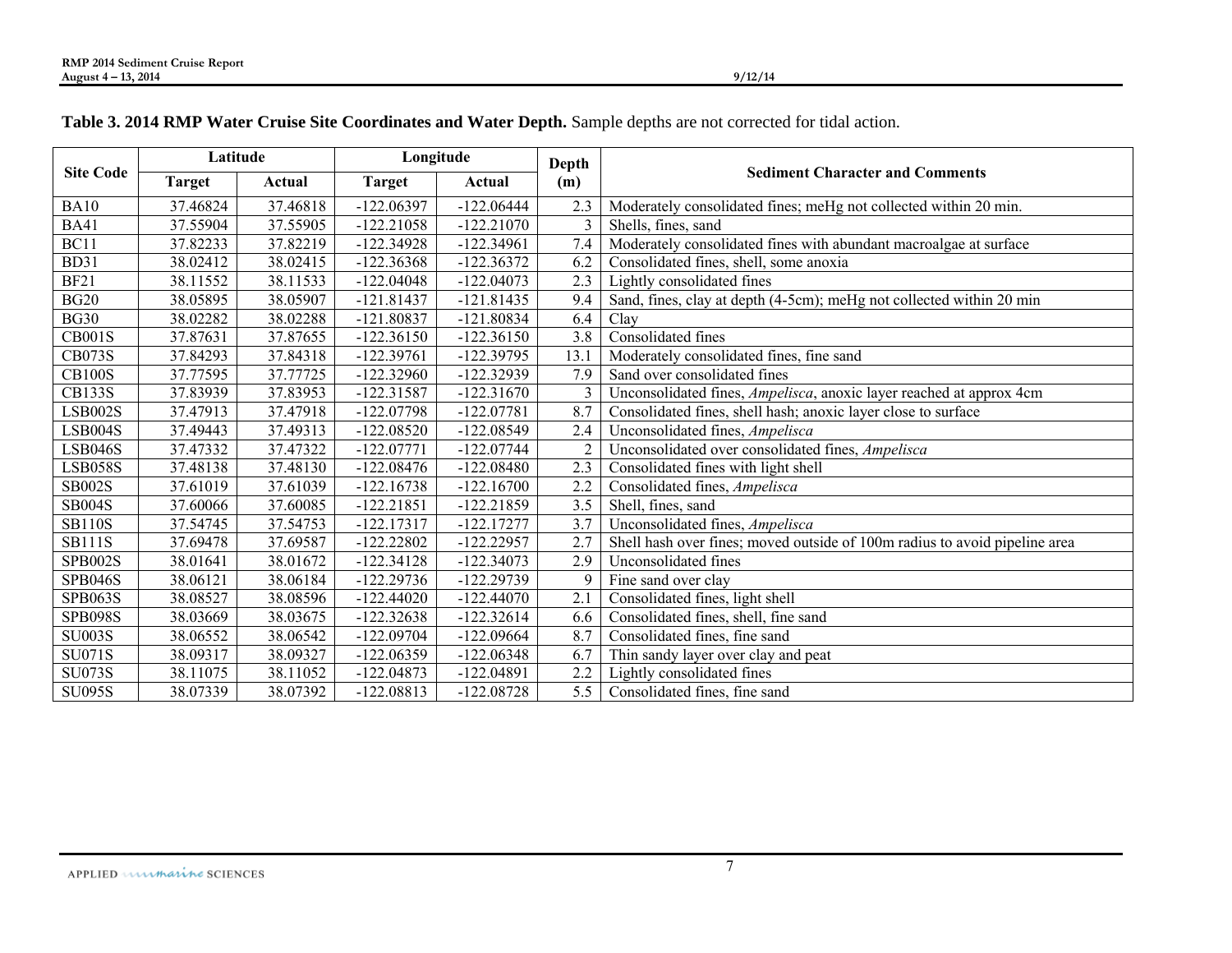#### **Table 4. 2014 RMP Sediment Samples Collected by Site.**

<span id="page-7-0"></span>

| <b>SITE CODE</b> | <b>REGION</b> | pH/Eh/CTD    | CCSF<br>Ė    | IE-BRL      | anics<br>$Org-$ | PSD, TOC    | <b>EHN</b>  | Precursors1<br>PFC | TOF         | 臣            | <b>BIDE</b>  | QAC         | (water)<br>$\mathbf{H}$ | (sediment)<br>È | Microplastics | Archive<br>E | <b>ORG</b> Archive | Archive<br><b>NIST</b> | Archive<br>PFC | (avg.)<br>$\overline{\mathbf{H}}$ |
|------------------|---------------|--------------|--------------|-------------|-----------------|-------------|-------------|--------------------|-------------|--------------|--------------|-------------|-------------------------|-----------------|---------------|--------------|--------------------|------------------------|----------------|-----------------------------------|
| BC11             | CB            | X            | X            | X           | X               | X           | X           | X                  | X           | X            | $\mathbf{X}$ |             | X                       | X               |               | X            | X                  | $\mathbf{X}$           | X              | 7.0                               |
| <b>CB001S</b>    | CB            | $\mathbf X$  | $\mathbf X$  | $\mathbf X$ | $\mathbf X$     | $\mathbf X$ | $\mathbf X$ | $\mathbf x$        |             |              | $\mathbf{x}$ |             |                         |                 | X             | $\mathbf X$  | $\mathbf X$        |                        |                | 7.1                               |
| <b>CB073S</b>    | CB            | $\mathbf{X}$ | X            | $\mathbf X$ | $\mathbf{X}$    | X           | X           | $\mathbf{X}$       |             |              | $\mathbf{x}$ |             |                         |                 | X             | X            | $\mathbf X$        |                        |                | 7.0                               |
| <b>CB100S</b>    | CB            | $\mathbf X$  | $\mathbf X$  | $\mathbf X$ | $\mathbf X$     | $\mathbf X$ | $\mathbf X$ | $\mathbf x$        | X           | $\mathbf X$  | $\mathbf X$  |             |                         |                 | $\mathbf X$   | $\mathbf X$  | $\mathbf X$        |                        |                | 7.3                               |
| <b>CB133S</b>    | CB            | $\mathbf X$  | $\mathbf{X}$ | $\mathbf X$ | $\mathbf x$     | X           | X           | $\mathbf{X}$       |             |              | $\mathbf{X}$ |             | $\mathbf{X}$            | $\mathbf x$     | $\mathbf{x}$  | $\mathbf X$  | $\mathbf X$        |                        |                | 7.5                               |
| <b>BA10</b>      | <b>LSB</b>    | $\mathbf x$  | X            | X           | $\mathbf{X}$    | X           | X           | $\mathbf{X}$       | X           | $\mathbf x$  | $\mathbf{X}$ | X           | X                       | X               |               | $\mathbf{X}$ | X                  | $\mathbf{X}$           | X              | 6.5                               |
| <b>LSB002S</b>   | <b>LSB</b>    | $\mathbf X$  | X            | $\mathbf X$ | $\mathbf X$     | X           | $\mathbf X$ | $\mathbf x$        |             |              | X            | X           | X                       | $\mathbf X$     | X             | $\mathbf X$  | $\mathbf X$        |                        |                | 6.9                               |
| LSB004S          | <b>LSB</b>    | X            | X            | $\mathbf X$ | $\mathbf X$     | $\mathbf X$ | $\mathbf X$ | $\mathbf x$        |             |              | $\mathbf{X}$ | $\mathbf X$ |                         |                 | $\mathbf{X}$  | $\mathbf X$  | $\mathbf X$        |                        |                | 7.0                               |
| <b>LSB058S</b>   | <b>LSB</b>    | X            | X            | $\mathbf X$ | X               | X           | X           | X                  | X           | X            |              | $\mathbf X$ |                         |                 |               | $\mathbf X$  | $\mathbf X$        |                        |                | 7.2                               |
| <b>LSB046S</b>   | <b>LSB</b>    | $\mathbf X$  | $\mathbf X$  | X           | $\mathbf X$     | X           | X           | $\mathbf x$        | X           | $\mathbf X$  |              | $\mathbf X$ |                         |                 |               | X            | X                  |                        |                | 7.0                               |
| <b>BG20</b>      | <b>RIV</b>    | $\mathbf{X}$ | X            | $\mathbf X$ | $\mathbf{X}$    | X           | X           | $\mathbf x$        |             |              | $\mathbf{X}$ |             | X                       | $\mathbf{X}$    |               | X            | $\mathbf X$        | $\mathbf{X}$           | $\mathbf x$    | 7.3                               |
| <b>BG30</b>      | <b>RIV</b>    | $\mathbf X$  | $\mathbf X$  | $\mathbf X$ | $\mathbf X$     | X           | X           | X                  |             |              | $\mathbf X$  |             | $\mathbf X$             | $\mathbf X$     |               | $\mathbf X$  | $\mathbf X$        | $\mathbf X$            | $\mathbf X$    | 6.7                               |
| <b>BA41</b>      | SB            | $\mathbf X$  | $\mathbf X$  | $\mathbf X$ | $\mathbf X$     | $\mathbf X$ | $\mathbf X$ | $\mathbf X$        | X           | $\mathbf X$  | X            | $\mathbf X$ | $\mathbf X$             | $\mathbf X$     |               | $\mathbf X$  | $\mathbf X$        | $\mathbf X$            | $\mathbf X$    | 7.1                               |
| <b>SB002S</b>    | <b>SB</b>     | $\mathbf X$  | X            | $\mathbf X$ | $\mathbf X$     | X           | X           | $\mathbf x$        |             |              | $\mathbf{x}$ | $\mathbf x$ | $\mathbf{x}$            | X               | X             | $\mathbf x$  | $\mathbf X$        |                        |                | 7.3                               |
| <b>SB004S</b>    | <b>SB</b>     | X            | X            | $\mathbf X$ | $\mathbf X$     | $\mathbf X$ | $\mathbf X$ | $\mathbf x$        | X           | $\mathbf X$  | X            | $\mathbf X$ |                         |                 | X             | $\mathbf X$  | $\mathbf X$        |                        |                | 7.3                               |
| <b>SB110S</b>    | <b>SB</b>     | X            | X            | $\mathbf X$ | $\mathbf X$     | $\mathbf X$ | $\mathbf X$ | $\mathbf X$        | $\mathbf X$ | $\mathbf X$  | $\mathbf X$  | $\mathbf X$ |                         |                 | $\mathbf X$   | $\mathbf X$  | $\mathbf X$        |                        |                | 7.1                               |
| <b>SB111S</b>    | <b>SB</b>     | X            | X            | $\mathbf X$ | $\mathbf{X}$    | X           | X           | X                  |             |              | $\mathbf X$  | $\mathbf X$ |                         |                 | X             | X            | $\mathbf X$        |                        |                | 7.6                               |
| BD31             | <b>SPB</b>    | $\mathbf X$  | X            | X           | $\mathbf X$     | X           | $\mathbf x$ | $\mathbf x$        |             |              | $\mathbf X$  |             | X                       | X               |               | X            | $\mathbf X$        | $\mathbf X$            | $\mathbf X$    | 7.3                               |
| SPB002S          | <b>SPB</b>    | $\mathbf X$  | X            | $\mathbf X$ | $\mathbf X$     | X           | $\mathbf x$ | $\mathbf x$        |             |              | $\mathbf{X}$ |             |                         |                 |               | X            | $\mathbf X$        |                        |                | 6.9                               |
| <b>SPB046S</b>   | <b>SPB</b>    | $\mathbf X$  | X            | $\mathbf X$ | $\mathbf X$     | $\mathbf X$ | $\mathbf X$ | $\mathbf x$        |             |              | $\mathbf X$  |             |                         |                 |               | $\mathbf X$  | $\mathbf X$        |                        |                | 7.4                               |
| <b>SPB063S</b>   | <b>SPB</b>    | $\mathbf X$  | $\mathbf X$  | $\mathbf X$ | $\mathbf X$     | $\mathbf X$ | $\mathbf X$ | $\mathbf X$        | $\mathbf x$ | $\mathbf{X}$ | $\mathbf X$  |             | $\mathbf X$             | $\mathbf X$     |               | $\mathbf X$  | $\mathbf X$        |                        |                | 7.3                               |
| <b>SPB098S</b>   | <b>SPB</b>    | $\mathbf x$  | X            | $\mathbf X$ | $\mathbf{X}$    | X           | X           | X                  |             |              | $\mathbf{X}$ |             |                         |                 |               | X            | X                  |                        |                | 7.3                               |
| <b>BF21</b>      | <b>SU</b>     | $\mathbf X$  | X            | $\mathbf X$ | $\mathbf X$     | X           | $\mathbf x$ | $\mathbf x$        |             |              | $\mathbf x$  |             | $\mathbf X$             | $\mathbf x$     |               | $\mathbf X$  | $\mathbf X$        | $\mathbf X$            | $\mathbf X$    | $7.2\,$                           |
| <b>SU003S</b>    | <b>SU</b>     | $\mathbf X$  | X            | X           | $\mathbf X$     | $\mathbf X$ | $\mathbf X$ | $\mathbf x$        | X           | $\mathbf X$  | $\mathbf X$  |             |                         |                 |               | $\mathbf X$  | $\mathbf X$        |                        |                | 7.2                               |
| <b>SU071S</b>    | <b>SU</b>     | X            | X            | X           | X               | X           | X           | X                  |             |              | $\mathbf X$  |             | X                       | X               |               | X            | X                  |                        |                | 7.2                               |
| <b>SU073S</b>    | <b>SU</b>     | $\mathbf X$  | X            | $\mathbf X$ | $\mathbf X$     | $\mathbf X$ | $\mathbf x$ | $\mathbf x$        |             |              | $\mathbf x$  |             |                         |                 |               | X            | $\mathbf X$        |                        |                | 7.1                               |
| <b>SU095S</b>    | SU            | X            | X            | $\mathbf X$ | $\mathbf X$     | X           | X           | X                  |             |              |              |             |                         |                 |               | X            | $\mathbf X$        |                        |                | 7.5                               |
| <b>TOTAL</b>     |               | 27           | 27           | 27          | 27              | 27          | 27          | 27                 | 10          | 10           | 24           | 10          | 12                      | 12              | 10            | 27           | 27                 | $\overline{7}$         | $\overline{7}$ |                                   |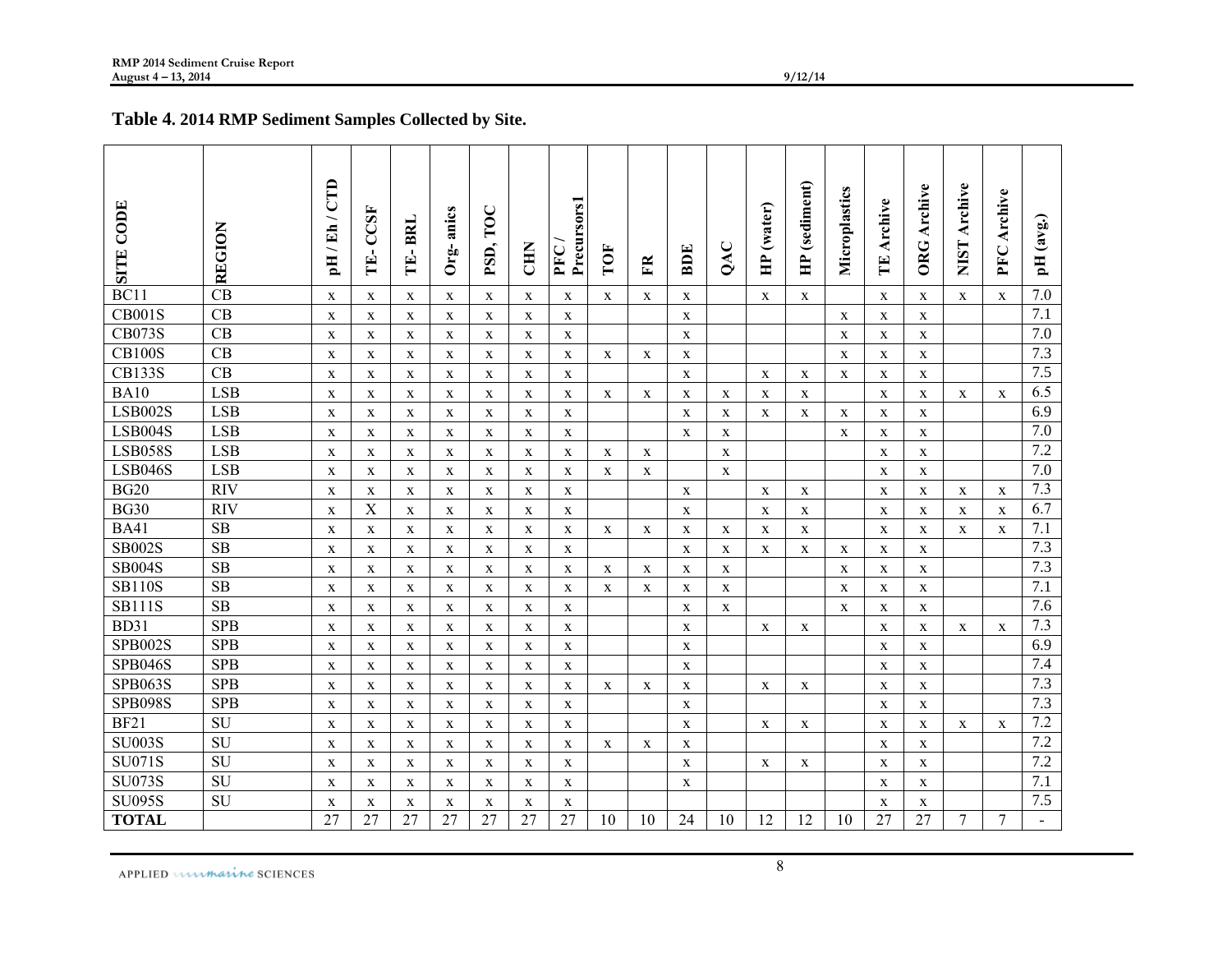| <b>Sample</b>            | <b>Container</b>         | <b>Handling Requirements</b>                                 |
|--------------------------|--------------------------|--------------------------------------------------------------|
| pH / Eh / CTD            | None                     | Measurement on board vessel                                  |
| Trace Elements (TE-      | 250 ml HDPE              | Place on dry ice                                             |
| CCSF)                    |                          |                                                              |
| Trace Elements (TE-      | 250 ml HDPE              | Place on dry ice within 20 minutes of first successful       |
| BRL)                     |                          | grab collection.                                             |
| <b>Trace Organics</b>    | 250 ml glass             | Place on dry ice                                             |
| (EBMUD)                  |                          |                                                              |
| TOC / PSD (ALS)          | 16 oz glass              | Place on wet ice, ship overnight on wet ice.                 |
| CHN (ALS)                | 4 oz glass               | Fill at least 3/4, place on dry ice. Ship overnight on dry   |
|                          |                          | ice                                                          |
| PFC and Precursors       | 250 ml HDPE (collected   | Nitrile gloves; avoid Teflon/Goretex materials; place        |
| (AXYS)                   | directly from grab)      | on dry ice.                                                  |
| TOF (DTSC)               | 250 ml HDPE (collected   | Nitrile gloves; avoid Teflon/Goretex materials; place        |
|                          | directly from grab)      | on dry ice.                                                  |
| FR (SIU)                 | 250 mL glass I-Chem      | Nitrile gloves; aluminum foil (provided) must be             |
|                          | jars (2 per site)        | placed between sample and the cap of the container (to       |
|                          |                          | prevent sample exposure to plastics in the container);       |
|                          |                          | place on dry ice.                                            |
| <b>BDE</b> (UMN)         | 24-oz glass jars         | Fill 34 full, cover with foil liner; place on dry ice        |
| QACs (SBU)               | 4 oz glass               | Fill 1/2 full; minimize contact with clothing fibers;        |
|                          |                          | place on dry ice                                             |
| Hindered phenols (water) | Collect in 1-liter amber | Use gloves, collect upstream of vessels, place on wet        |
|                          | glass bottles            | ice.                                                         |
| Hindered phenols         | Collect 50 grams into    | Fill 34 full, freeze in field on dry ice, ship on blue / wet |
| (sediment)               | plastic 8-oz Whirl-paks  | ice                                                          |
| Microplastics            | 950 ml glass             | Place on wet ice                                             |
| Archive Org,             | 60 ml glass (3 per site) | Place on dry ice                                             |
| All sites                |                          |                                                              |
| Archive TE,              | 250 ml HDPE (2 per       | Place on dry ice                                             |
| All sites                | site)                    |                                                              |
| Archive PFC,             | 10 ml cryovial (2 per    | Place on dry ice                                             |
| Historic sites           | site, collected directly |                                                              |
|                          | from grab)               |                                                              |
| Archive NIST,            | 22 ml Teflon vial (3 per | Place on dry ice                                             |
| Historic sites           | site)                    |                                                              |
|                          |                          |                                                              |

# <span id="page-8-0"></span>**Table 5. Containers and Sample Handling for 2014 RMP Sediment Cruise.**